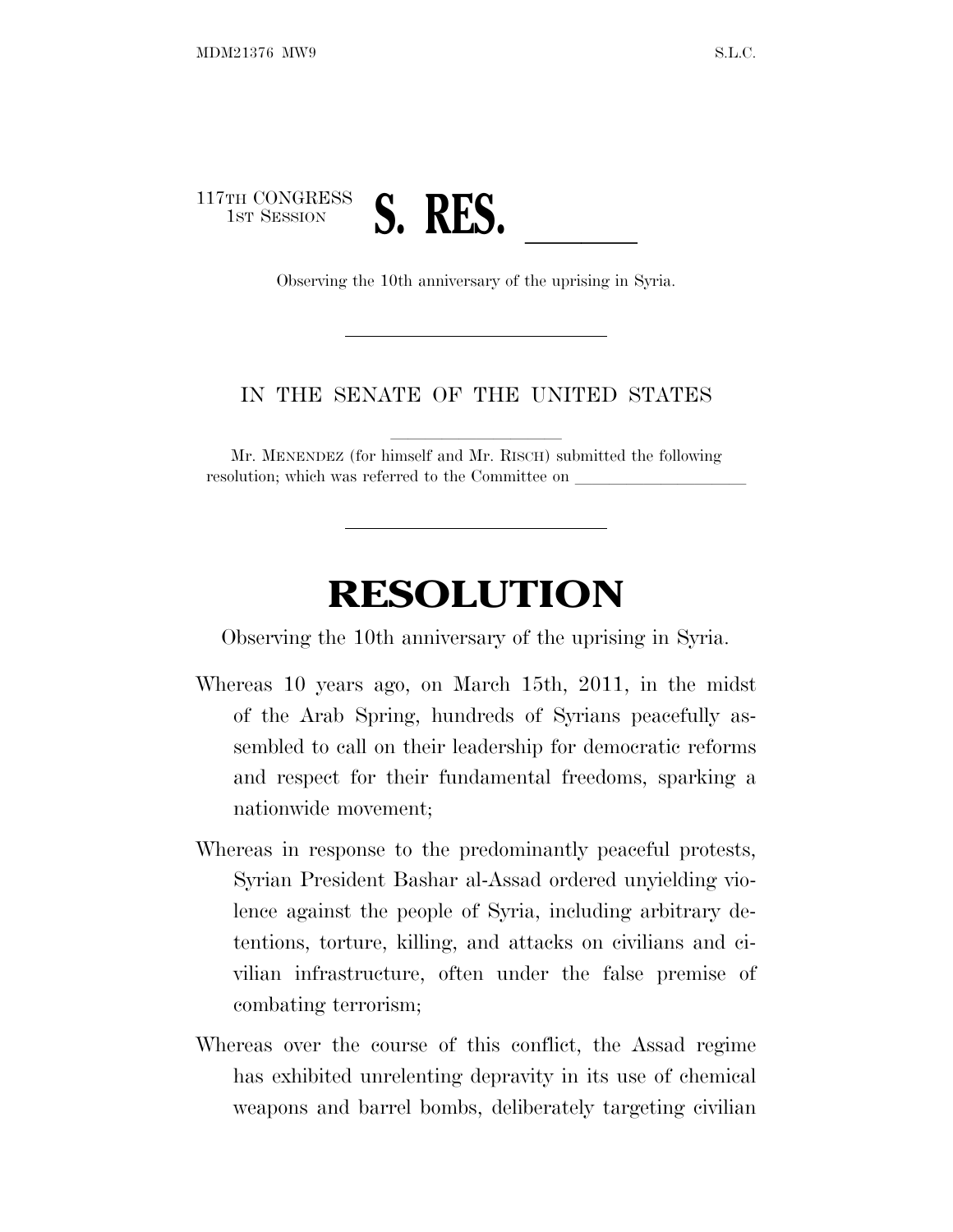MDM21376 MW9 S.L.C.

2

infrastructure, including hospitals and schools, and committing gross violations of international humanitarian law;

- Whereas the former Syrian military photographer ''Caesar'' meticulously photographed the Assad regime's widespread system of arrest, detention, torture and murder of tens of thousands of Syrian protesters and dissidents, and then courageously smuggled 55,000 of those photographs out of Syria, exposing the regime's barbarity for the world to witness;
- Whereas the Caesar Syria Civilian Protection Act of 2019 (22 U.S.C. 8791 note), which became law on December 20, 2019—

(1) seeks accountability for the Assad regime and its international enablers for atrocities against the Syrian people;

(2) denies the Assad regime the resources to fuel its war machine; and

(3) sends a clear signal to the international community against normalizing, rehabilitating, or legitimizing Assad and his backers.

- Whereas Iran and Russia intervened militarily in support of the Assad regime, enabling and actively participating in the Assad regime's horrific brutalities against civilians in favor of advancing their narrow interests and in some cases empowered extremist groups;
- Whereas in pursuit of its narrow self-interest, Russia, backed by China, has blunted United Nations' efforts to preserve vital border crossings that serve as a critical humanitarian lifeline to the beleaguered Syrian population.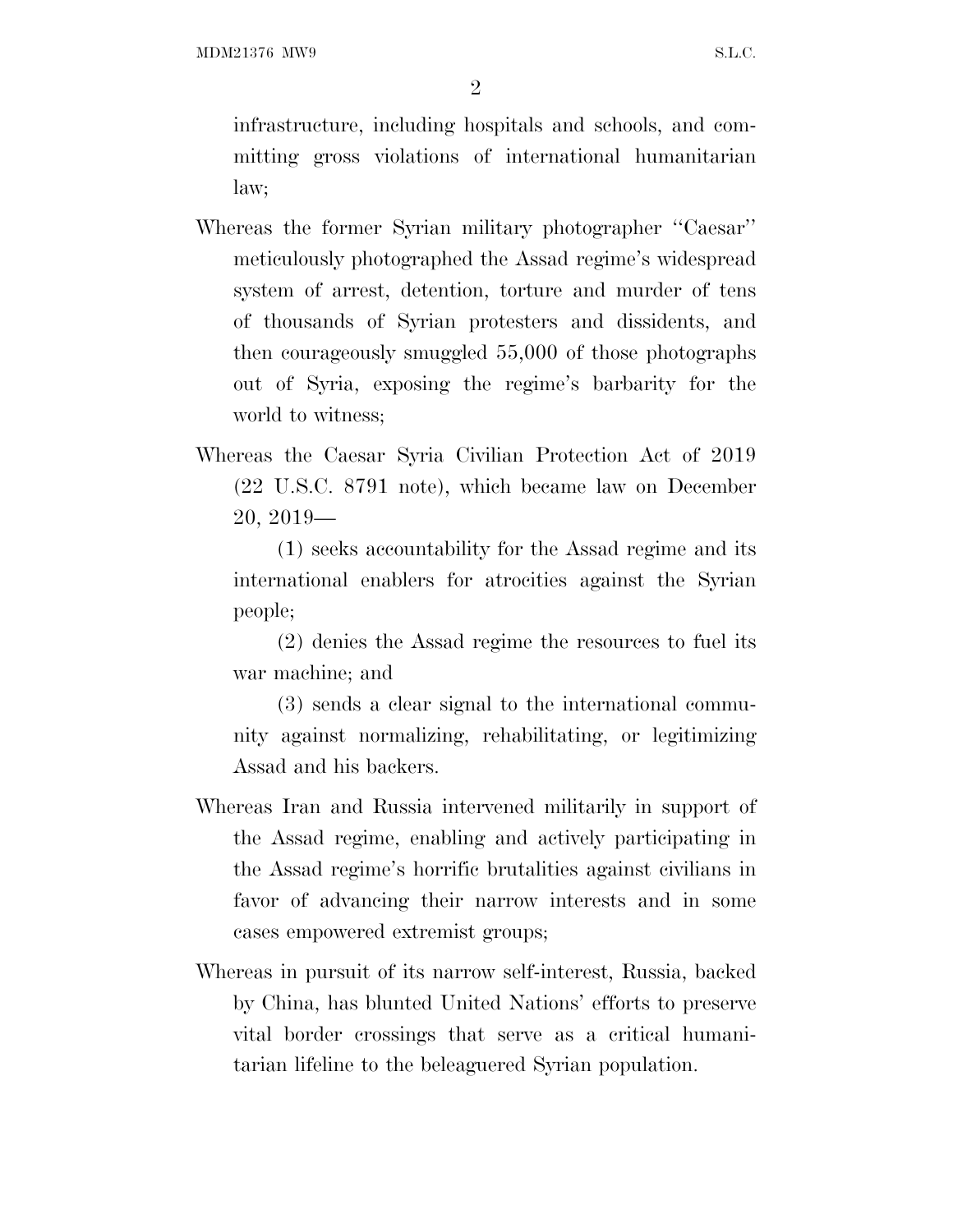3

- Whereas the Islamic State in Iraq and Syria exacerbated the suffering of the Syrian people through the violent and hostile seizure of territory, misapplication of Islamic law, destruction and smuggling of antiquities, and oil smuggling, turning Syria into a global hub for terrorist activity;
- Whereas the Assad regime, and its Russian and Iranian backers, are largely responsible for the death of more than 500,000 Syrian civilians, and the displacement of more than 12,000,000 men, women, and children within and outside of Syria's borders, imposing irreversible trauma and loss for a whole generation;
- Whereas millions of Syrians are struggling to survive, with more than  $13,000,000$  Syrians who are in need of humanitarian assistance and more than 9,000,000 Syrians who are facing food insecurity;
- Whereas international efforts to secure a peaceful political transition of power in Syria, in accordance with United Nations Security Council Resolution 2254, adopted on December 18, 2015, remain stymied, due almost entirely to the intransigence of Russia and the Assad regime, holding the people of Syria hostage;
- Whereas the people and Government of the United States support the people of Syria in their aspirations for peace, stability, dignity, and accountability:

Now, therefore, be it

- 1 *Resolved,* That the Senate—
- 2 (1) solemnly observes the 10th anniversary of 3 the Syrian uprising;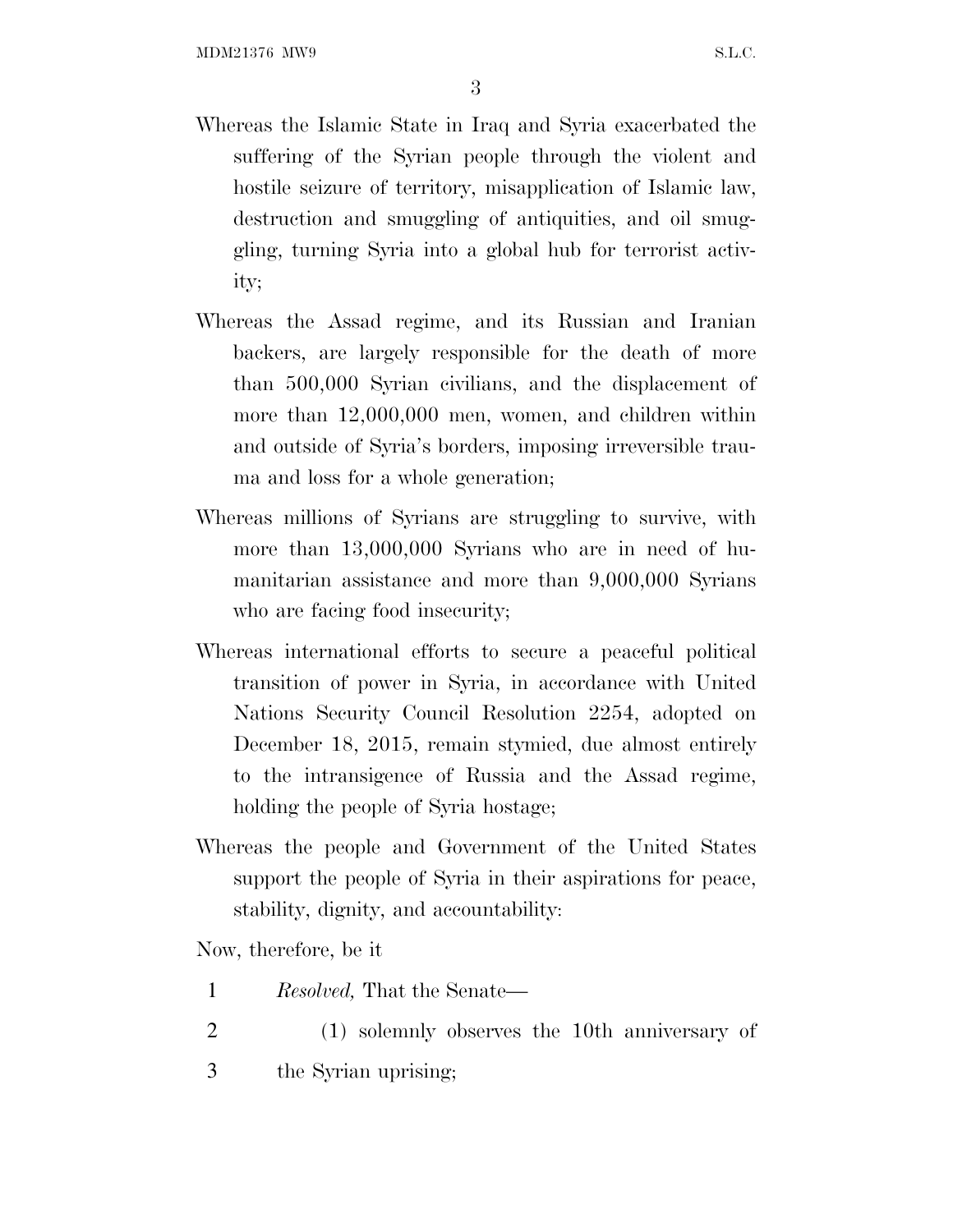| $\mathbf{1}$   | (2) affirms that it is the policy of the United      |
|----------------|------------------------------------------------------|
| $\overline{2}$ | States—                                              |
| 3              | $(A)$ to seek a political solution to the Syr-       |
| $\overline{4}$ | ian conflict;                                        |
| 5              | (B) to continue to stand with the people of          |
| 6              | Syria;                                               |
| 7              | (C) to further efforts to secure a perma-            |
| 8              | nent ceasefire;                                      |
| 9              | (D) to continue work on the constitutional           |
| 10             | committee free from regime intransigence; and        |
| 11             | (E) to foster conditions for free and fair           |
| 12             | elections in accordance with United Nations Se-      |
| 13             | curity Council Resolution 2254;                      |
| 14             | (3) affirms that it is the policy of the United      |
| 15             | States to promote adherence to the laws of war by    |
| 16             | all parties engaging in hostilities in Syria;        |
| 17             | (4) affirms that it is the policy of the United      |
| 18             | States to support international humanitarian efforts |
| 19             | to assist innocent civilians, including through sup- |
| 20             | port for displaced populations and the promotion of  |
| 21             | accountability for perpetrators of human rights      |
| 22             | abuses;                                              |
| 23             | (5) commits to continuing efforts to hold the        |
| 24             | Assad regime and its Russian and Iranian backers     |
| 25             | accountable for war crimes and crimes against hu-    |